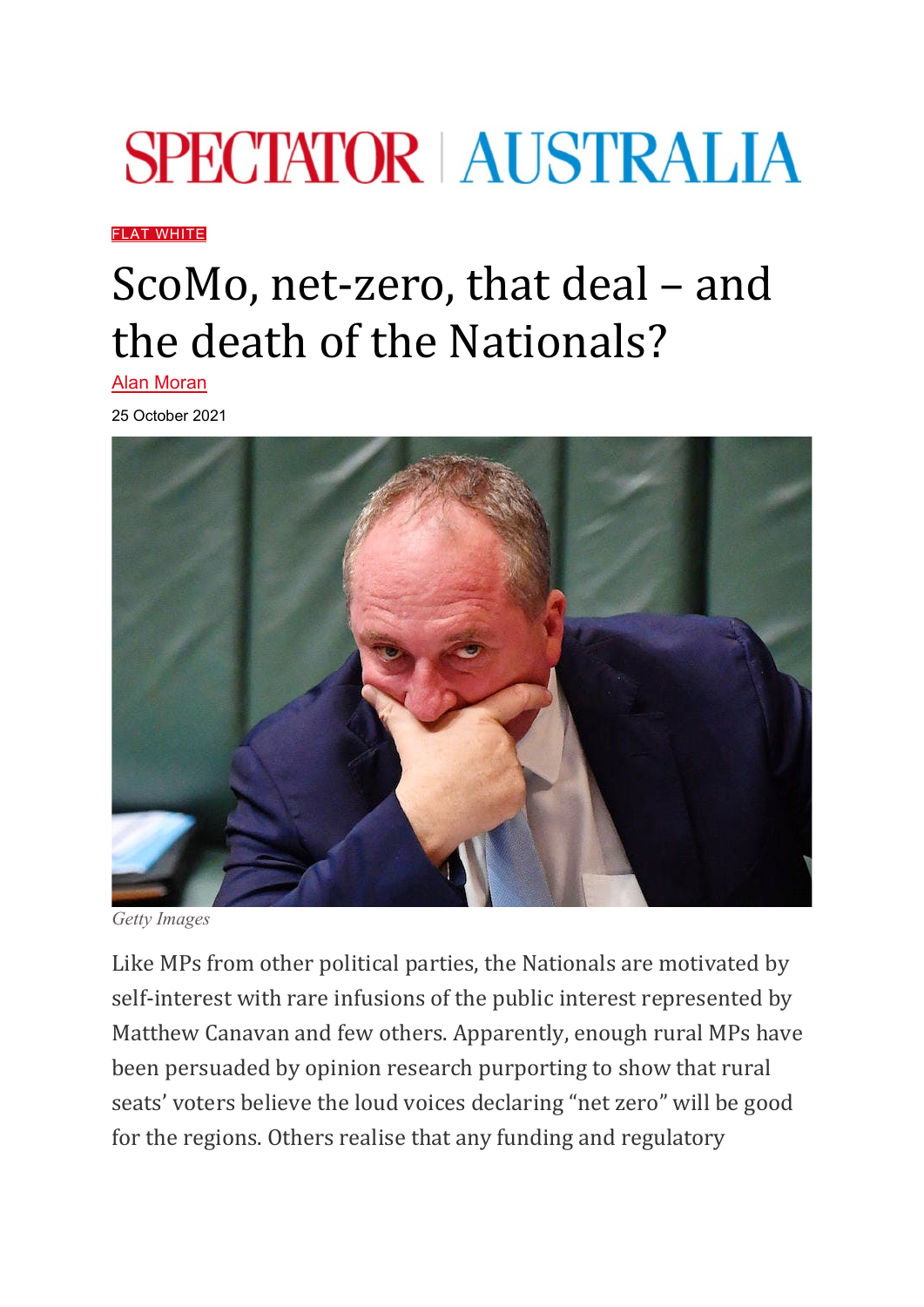compensations offered for sacrificing mining and farming would be meagre.

Deputy Nationals leader [David Littleproud](https://www.theaustralian.com.au/nation/politics/nationals-demand-net-zero-guarantees-be-set-in-stone/news-story/def99a6fe28ac19d99e772608f8b7422) says that cast iron guarantees can be offered to protect regional Australia. He claims the Nationals have triumphed in "securing but also growing regional jobs into the future." This is absurd.

Perhaps Littleproud is deviously trying to excuse his support for a net zero policy to which he was already in agreement, as he must know the infeasibility of such guarantees. They would require something akin to those extended to low-quality renewable energy suppliers. These come in the form of 15-year contracts for a subsidy paying the difference between the value of their own generation and that of commercial supplies from coal.

Even car manufacturers in the heyday of protectionism could not cut such deals.

Experience shows that there are no prospects of rural communities extracting meaningful compensation – rural Australia was in fact the chief paymaster of yesteryear's industry protectionism and, as Barnaby Joyce has estimated, landowners were bilked for \$200 billion in costs as a result of measures taken by governments (including Coalition Governments) to prevent land clearing in order to take credit for meeting the emission goals Australia agreed to under the 1997 Kyoto Convention.

Joyce endorsed net-zero policy with the claim, "Heroics that have no outcome, heroics that leave nothing but a rhetorical flourish … is not an outcome that the Nationals party room supported." In fact, there can be no formula that will compensate Australia for the damage a net-zero policy would cause with its consequent increased energy prices and the suppression of otherwise profitable mining opportunities.